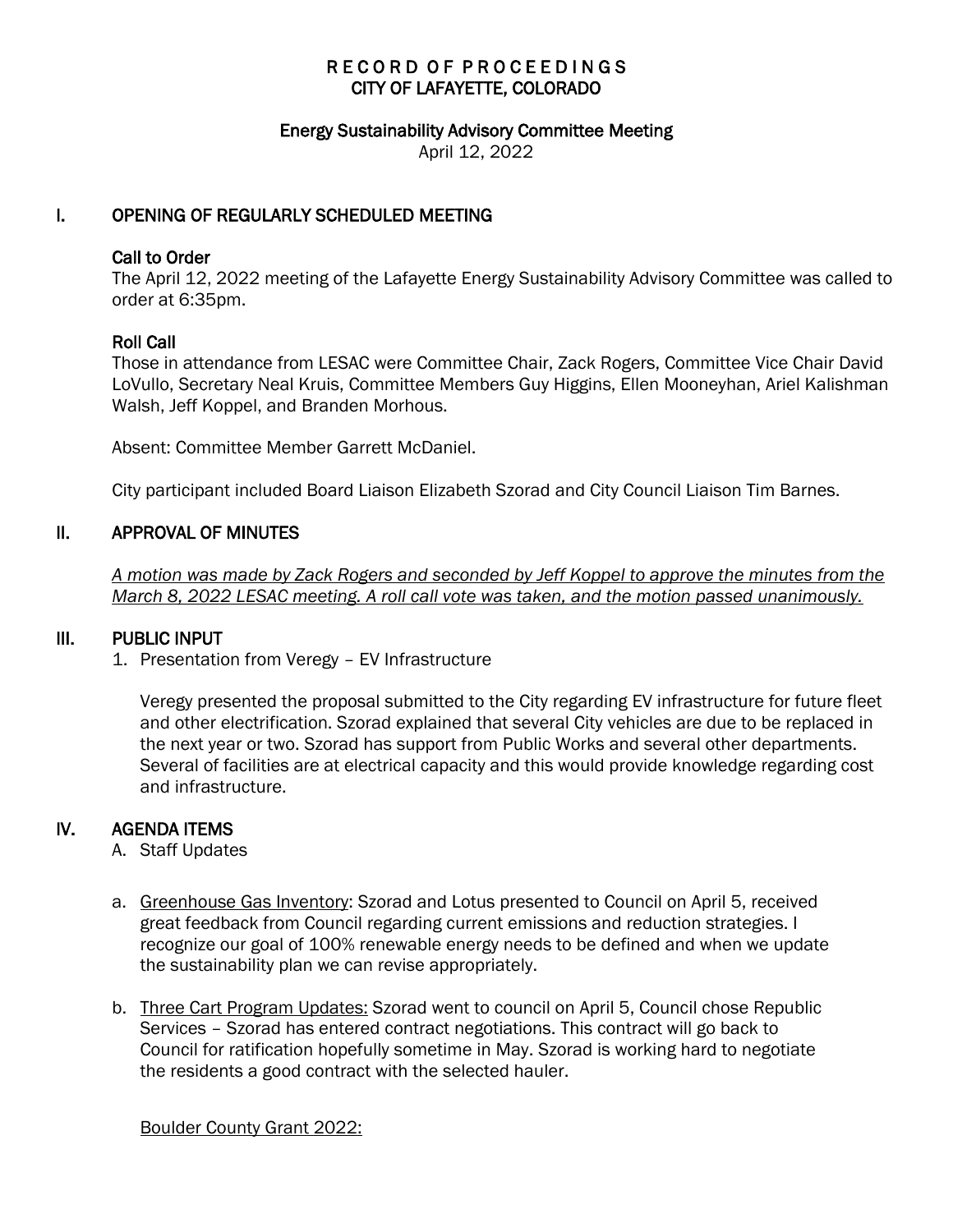- c. *Eco-Tober*: Szorad has signed contract with Drive Clean Colorado, will be starting the planning in May. Superior is working with Martin Ogle on contracting for school consulting. Louisville has hired a new Sustainability Coordinator that started this week.
- d. *Hard to Recycle Event*: Szorad has a sustainability events webpage that is live and requesting individuals to sign up for the Hard to Recycle Event. Hoping LESAC can push out to their own communities, residents must register.
- e. *Green Business Program*: Szorad has a final logo and videos are final. Will be launching the videos next week prior to the green business breakfast. A WRAC member will be a speaker for Happy Beast at this Breakfast on Thursday. Szorad shared the overview video for the green business program.
- f. *Staffing Support:* Bullen has been working on several items including support with the website, engaging with manufactured homes stakeholders, and coordinating the several events we have for April.
- g. *Electric Tools for Open Space*: Ordered tools and saplings for the upcoming volunteer event.
- h. *Building Energy Codes*: City has been working with neighboring communities to discuss regional adoption of strengthening amendments to the building code. LESAC received the survey based on the public input meeting in March. Staff will be working to create a customizable code starting in June, Szorad will engage the Committee when that occurs for feedback beyond the strengthening amendments. Q3/Q4 will be the formal public engagement process.
- i. *Golf Maintenance Facility Energy Load Audit:* Will be receiving results later this week on if the facility can handle a charging station for an EV.
- B. City Council Liaison Update:
	- 1. Willoughby Corner moving forward with re-zoning for affordable housing.
	- 2. Future 42 presentation: Council was consulted on plan to improving transit along highway 42 between Baseline to Arapahoe.
	- 3. Updates to water treatment plant are moving forward.
	- 4. CC4CA: Supporting legislation to introduce free recycling to all of Colorado with the cost passed back to the producers.
- C. Other Business:
- 1. Earth Day Presentations Local Schools:
	- a. Centaurus earth event April 21 5-7pm. Will try to send a few LESAC representatives.
- 2. Earth Day Every Day Support April 30: Szorad still looking for LESAC volunteers to staff the booth. LESAC doesn't have a booth, can share with sustainability to hand out bulbs while sustainability educates on bag fee and ban. LESAC will create a Solar, EV, and Commute map to